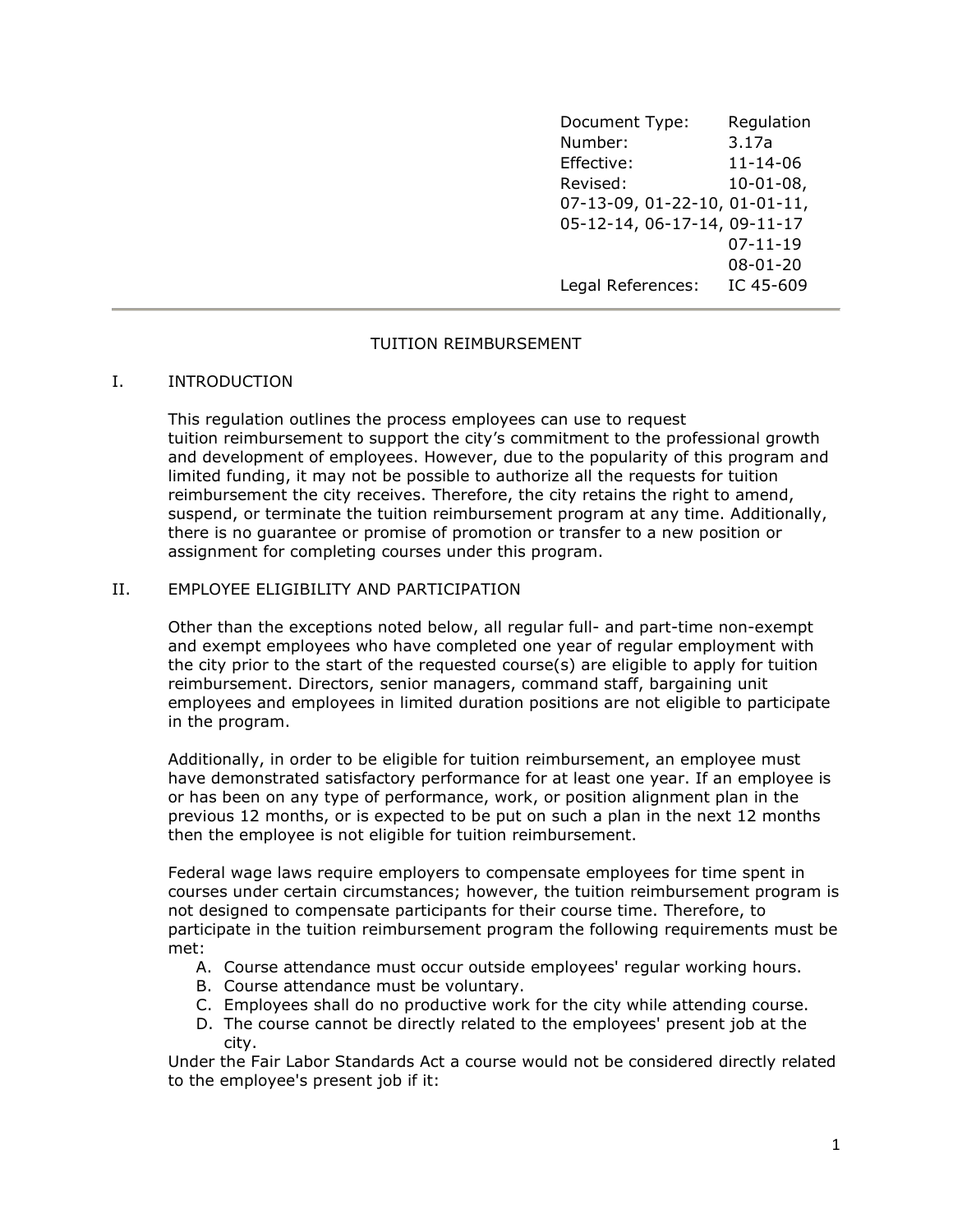- A. Teaches an employee how to do a new job;
- B. Teaches a new skill that would not improve handling of the present job; or
- C. Upgrades the employee to a higher skill, but is not intended to make the employee more efficient in the present job, even if the course may incidentally improve the employee's skills needed in the present job.

If a course is only available during the employee's scheduled work hours, and if business needs permit, the employee and his/her supervisor may attempt to rearrange the employee's schedule, or the employee may request to use accrued leave in accordance with the city's leave regulations to attend a course.

It is expected that educational activities will not interfere with the employee's performance and the city's business needs.

### III. COURSE CRITERIA

A requested course must a) serve to enlarge the employee's perspective and capacity and prepare the employee for potential future job assignments with the city, or b) provide general academic instruction required for the employee to obtain a degree related to the employee's potential future city job assignments. In evaluating a tuition reimbursement request, employees may be asked to provide information outlining the course's content or degree requirements. Graded/for credit courses are preferred, but all requests will be considered.

# IV. EDUCATIONAL INSTITUTIONS

The course for which reimbursement is requested must be offered by an accredited institution of higher education, such as Boise State University, College of Idaho, Northwest Nazarene University, Idaho State University, Treasure Valley Community College and the University of Idaho, or courses offered online through accredited out-of-state schools.

Human resources shall administer the tuition reimbursement program and shall determine what schools, institutions and courses qualify and how allocated funds are disbursed.

#### V. REIMBURSEMENT CRITERIA

The following criteria apply to tuition reimbursement:

- A. Eligible full-time employees whose tuition reimbursement request is approved can receive up to \$1,242 per semester, not to exceed a maximum of \$2,484 per fiscal year. Eligible part-time employees can receive a pro-rated amount per semester not to exceed a maximum of \$1,863 per fiscal year. Employees who are in their final semester and are taking more than one course during fall semester may be eligible for additional funds, not to exceed \$2,484, if there are funds remaining after all fall semester requests have been approved.
- B. Employees who receive education assistance through the GI bill, trust funds, scholarships, grants (Pell) or other sources must declare receipt of that assistance upon request for participation in the city's tuition reimbursement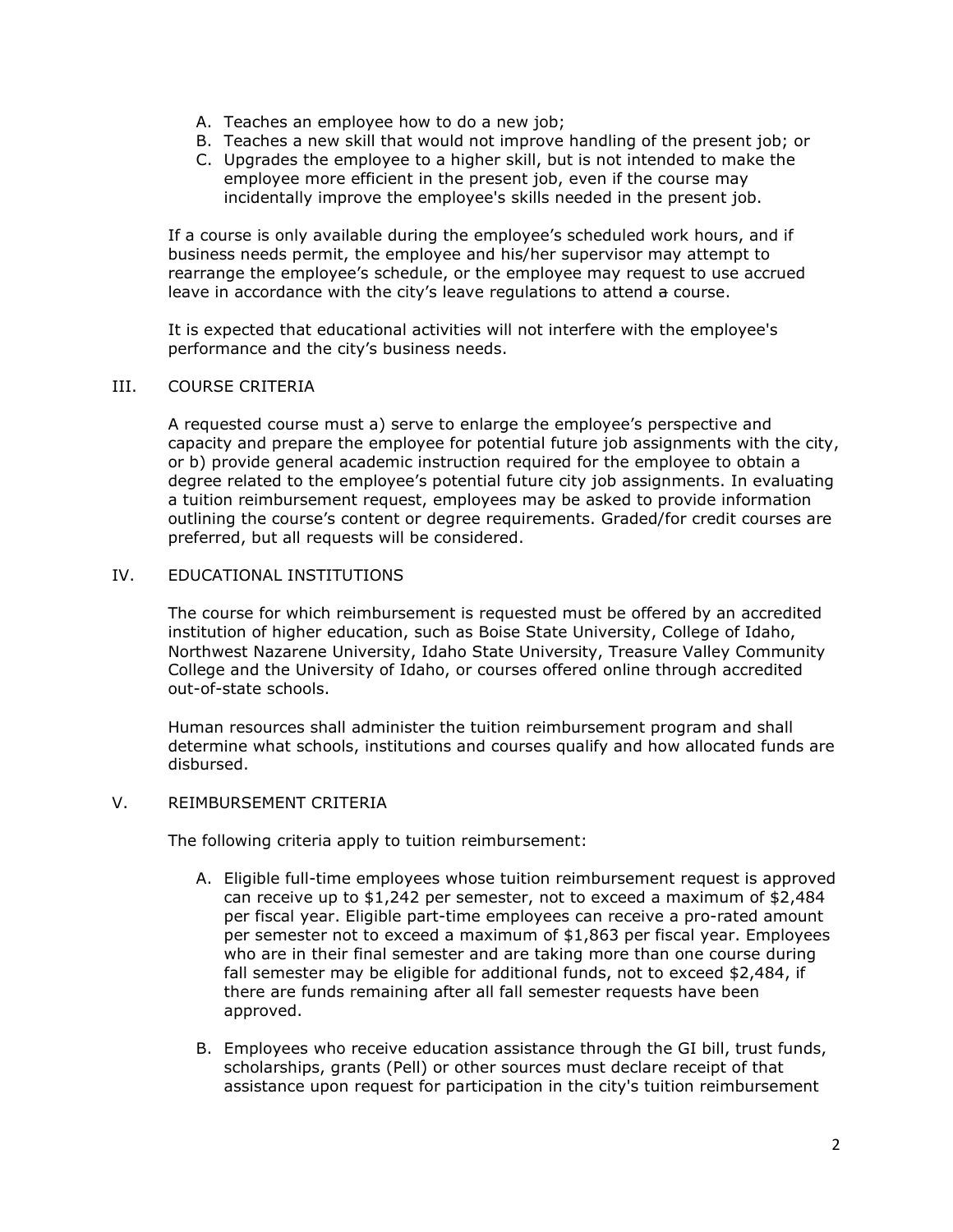program. In those circumstances only the difference between the aid received and the cost of the course, if any, will be reimbursed, up to a maximum of \$2,484 per eligible full-time employee in any one fiscal year and \$1,863 per eligible part-time employee in one fiscal year. Failure of the employee to inform the city of any other education aid assistance will result in the employee reimbursing the city for the difference, and the employee will no longer be eligible to participate in the program.

C. Eligible employees will receive tuition reimbursement provided they complete the course within the specified time for that course, not to exceed twelve consecutive calendar months from the start of the course, and obtain a grade of "C" (2.0 on a 4.0 scale) or better, or "pass" if pass/fail, for the approved course, according

to the following scale:

- 1. 100% reimbursement for a course grade of A
- 2. 90% reimbursement for a course grade of B
- 3. 80% reimbursement for a course grade of C
- 4. 80% reimbursement for passing a pass/fail graded course
- 5. 80% reimbursement for non-credit/certificate course

Employees will be required to provide an unofficial transcript indicating the grade(s)/certificate received for the course(s).

- D. Employees who voluntarily terminate employment or are terminated for cause during enrollment in the course or up to twelve months after the course is completed are not eligible for any tuition reimbursement. Likewise, employees who withdraw or do not complete the approved course are not entitled to tuition reimbursement. As part of the tuition reimbursement application, if any tuition was reimbursed within the past twelve months, employees authorize the city to deduct the reimbursed amount from the employee's pay.
- E. Tuition, registration fees, required textbooks, and course-related fees (e.g. lab fee; online course fee) are reimbursable costs. All other costs are the employee's responsibility.
- F. Employees who were approved for reimbursement but are subsequently terminated due to a reduction in force or job elimination continue to be eligible to receive reimbursement for the approved course.
- G. Reimbursement will not be paid in advance of the employee completing the approved course.

#### VI. REQUEST AND REIMBURSEMENT PROCEDURE

Requests for tuition reimbursement are on a first come, first served basis. Each fiscal year 50 percent of the available funds will be allocated for fall semester and 50 percent for the spring semester. Any funds remaining after fall and spring semesters have been reimbursed will be available for summer semester.

To be eligible for tuition reimbursement, the employee must request and complete the approval process with their department.